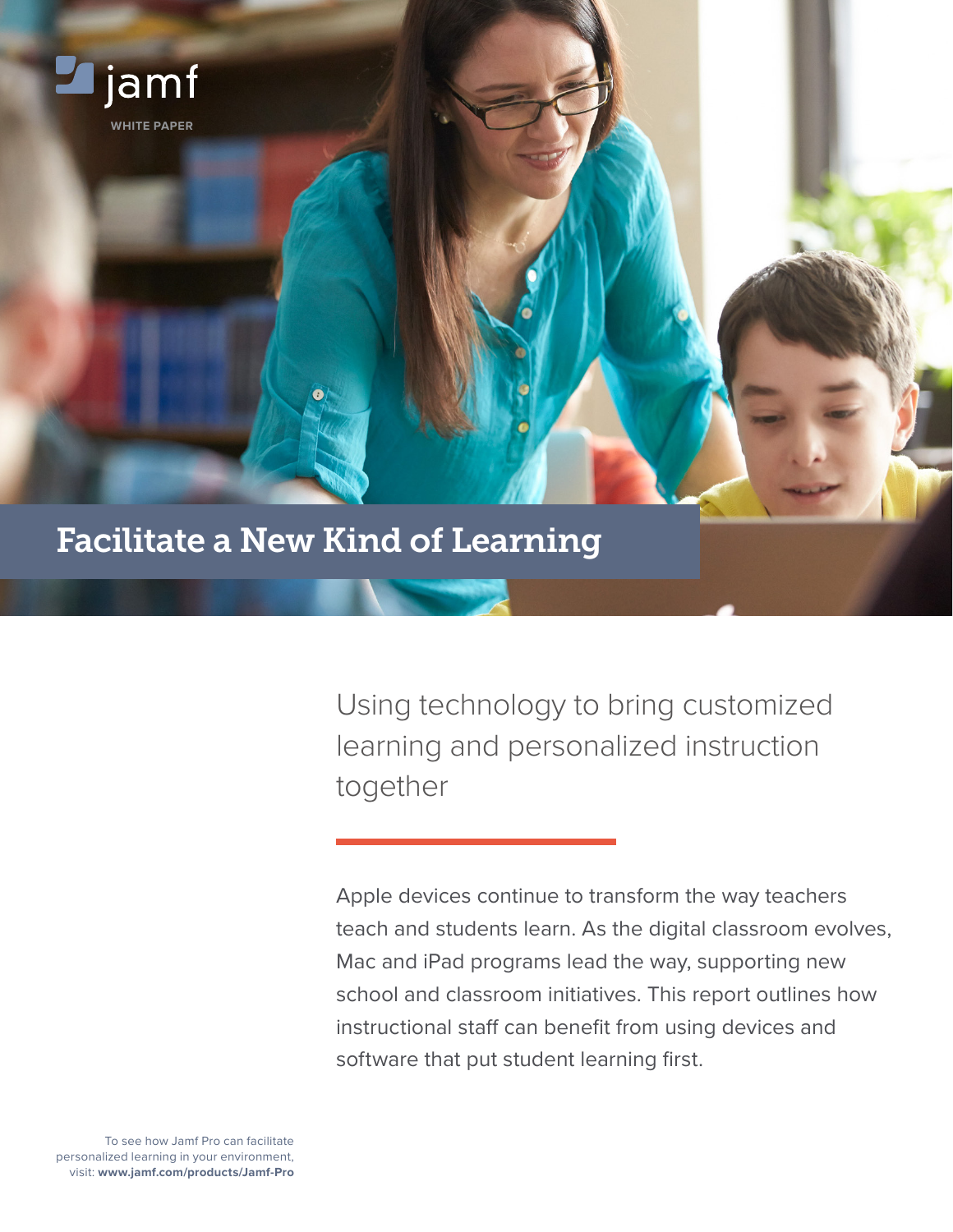#### **CUSTOMIZED LEARNING FOR STUDENTS**

Attempts at mass-customized learning have come a long way over the years. And while the terms may have changed, the basic premise has not. Whether it's called personalized learning, differentiated instruction, or individual learning plans, the concept of providing a unique experience for each student can present challenges for teachers — especially as class sizes continue to grow.

The goal of a more personalized approach is to help students on an individual basis and allow teachers to address each student's particular needs without disrupting other students. Each method looks to track and compare a student's growth and goes beyond the occasional assistance, letting instructors tailor lessons to individual or group needs.

#### **PERSONALIZED INSTRUCTION BY TEACHERS**

Recent advances in technology have simplified the complexities of personalized learning and are leading to personalized instruction. The key is getting teachers to feel comfortable with this new approach in an effort to enhance their abilities in the classroom.

When teachers are skilled and prepared to provide personalized instruction, they can address the needs within the entire class and tailor the lesson or project to match groups or individuals. This allows students of different skill levels to remain on track and achieve the necessary objectives. Students learning and progressing at the right pace is a crucial component.

## **EXPLORE ALTERNATIVE INSTRUCTIONAL PATHS**

However, changing teaching practices from traditional to personalized instruction can have its challenges. Current restrictions that are tied to traditional teaching models still force many institutions to be bound by time, days, and calendars. Because of this, innovative approaches are being explored that provide alternatives within the framework of traditional schedules. These approaches still have students in classrooms, but place an expectation on teachers to change their normal practices. Primarily, to move away from mostly in-class, lecture-based instruction and provide students an alternative instructional path a path that is more student-centered, with emphasis on individualized learning styles, readiness, and pace.

When teachers are skilled and prepared to provide personalized instruction, they can address the needs within the entire class and tailor the lesson or project to match groups or individuals.

# **CREATE EVOLVED LEARNING ENVIRONMENTS FOR STUDENTS**

Today, teachers are using several strategies to facilitate these new approaches to learning. These include flipped classrooms, project-based learning, and blended learning. Each allows for more flexibility compared to traditional learning approaches. Teachers may still be bound to strict schedules for meeting times, but are given the freedom to adjust the context of what happens in the class.

In-class time may now consist of discussions, peer-topeer tutoring, project development, and engagements centered on an increased degree of higher-order thinking. This frees the teacher to provide direct instruction as needed via online lessons, small groups, and one-on-one interactions with students.

Ultimately the in-class time no longer has to be dedicated to direct instruction by the teacher. With a switch to accessing online content out of the classroom, the content could be teacher created from free or fee-based subscription resources, or even from student discovered sources.

## **BECOME ACQUAINTED WITH NEW TECHNOLOGY**

This evolution has been made possible through the use of Apple technology. Mac computers and iPad devices are enabling students and teachers with the ability to conduct and complete lessons on their own time and with access to the right resources.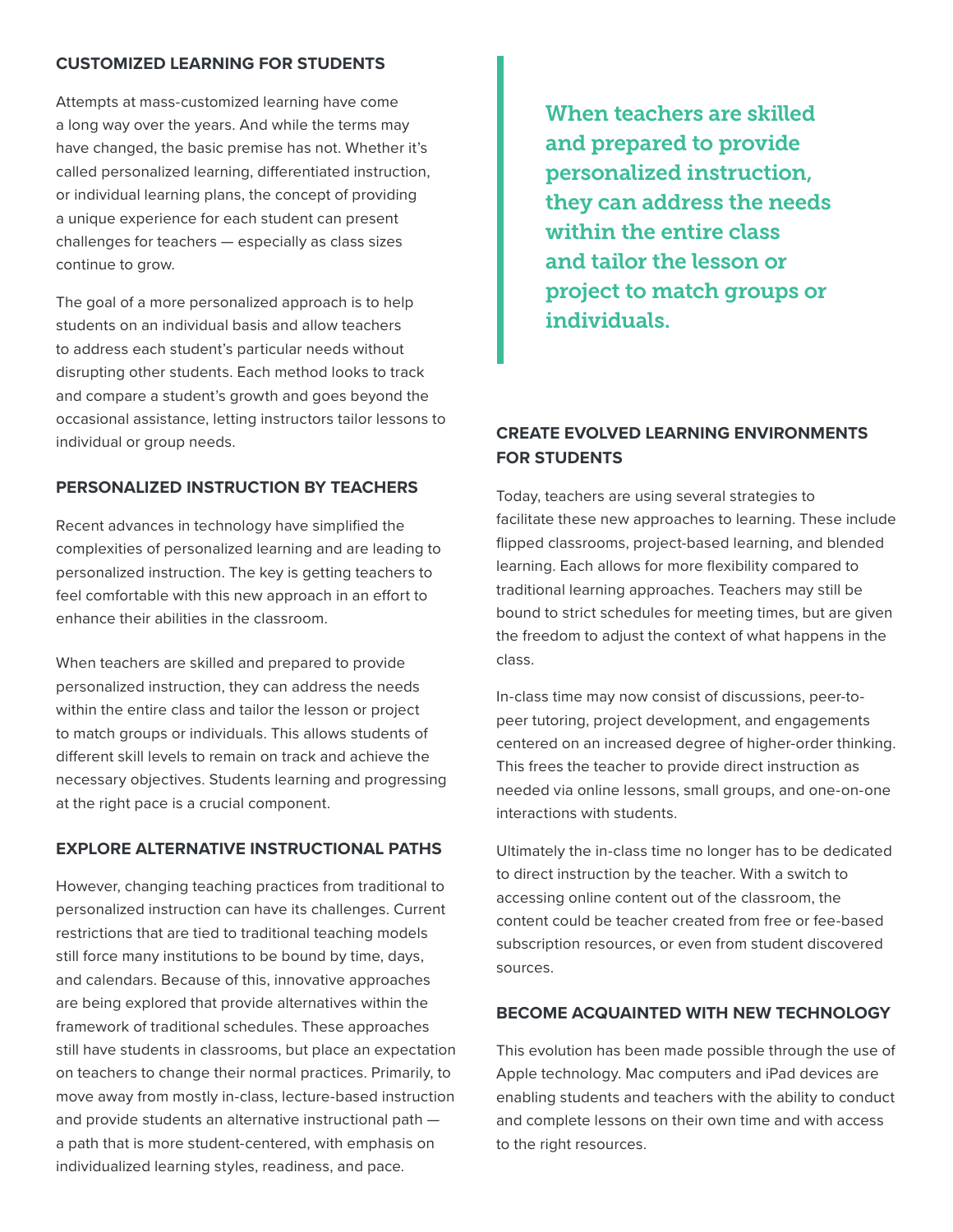One of the most important steps to promoting the best learning environment is to get students and teachers comfortable in these evolved learning situations. This is one of the reasons why Apple has led the way. The inuitiveness and ease of use of Mac and iPad makes using them almost second nature to people of all ages and technological skills.

## **DELIVER ON-DEMAND CONTENT**

Personalizing devices is key to getting teachers and students comfortable with them. And with Apple devices, schools can buy specialized software, content, and apps for students, and distribute them for learning; no longer tied to traditional schedules, proximity restrictions, or capacity issues. Even more conveniently, this content can be made available through a Self Service portal for users to access as needed. IT can then specify who—down to each individual—has access to what, based on grade levels, earned privileges, or other dynamic metrics.

## need to transition will be present. Some of the biggest drains on instructional time include:

- Beginning of class
- Moving from topic-to-topic
- Checking for understanding
- End of class

In personalized instruction, students often times are not working on the same project, but the teacher may need to bring the group together. When students are actively engaged, this may cause a challenge. Even if it only takes a minute to get students focused and ready to begin or continue a lesson, those minutes can add up over the course of a class period, week, and school year.

#### **MAINTAIN STUDENT FOCUS**

Teachers need the ability to occasionally interrupt, and it is important to keep the classroom's flow going by reducing transitions from minutes to seconds. To enable

# **PRESENT DYNAMIC CONTENT, AT THEIR FINGERTIPS**

What is on each device can dynamically change to meet the needs and privileges of students and staff. The one-size-fitsall approach struggles to resonate in today's modern classroom, but

IT can then specify who down to each individual has access to what, based on grade levels, earned privileges, or other dynamic metrics.

this, a solution—such as Casper Focus—is desired to allow students to access the full range of Apple device capabilities, but at the same time, keep them focused on the task at hand. Students need the ability to become engaged in active learning, but teachers need to be able to momentarily regain students' attention, without

an individualized model via managed applications or Self Service, eliminates this issue and makes every device and student special.

Commonly perceived drawbacks to this form of personalized instruction are concerns over gaining students' attention when needed, conducting secure assessments, and remaining aware of student progress. All of these can be easily addressed with the right management solution.

## **EASE TRANSISTIONS AND KEEP STUDENTS ACTIVELY ENGAGED**

No matter the teaching method or environment provided to students, highly engaged moments when teachers

immense effort or loss of valuable time.

#### **PROVIDE SECURE TESTING ENVIRONMENTS**

Regardless of the teaching methods in place, the need for a secure testing environment will always be present. From formative assessments that help provide ongoing feedback on student progress, to summative assessments that evaluate learning at the end of the term, testing student knowledge is a critical part of learning.

At the same time, use of assessment needs to be a natural extension of the learning experience. And a simple transition for students and teachers.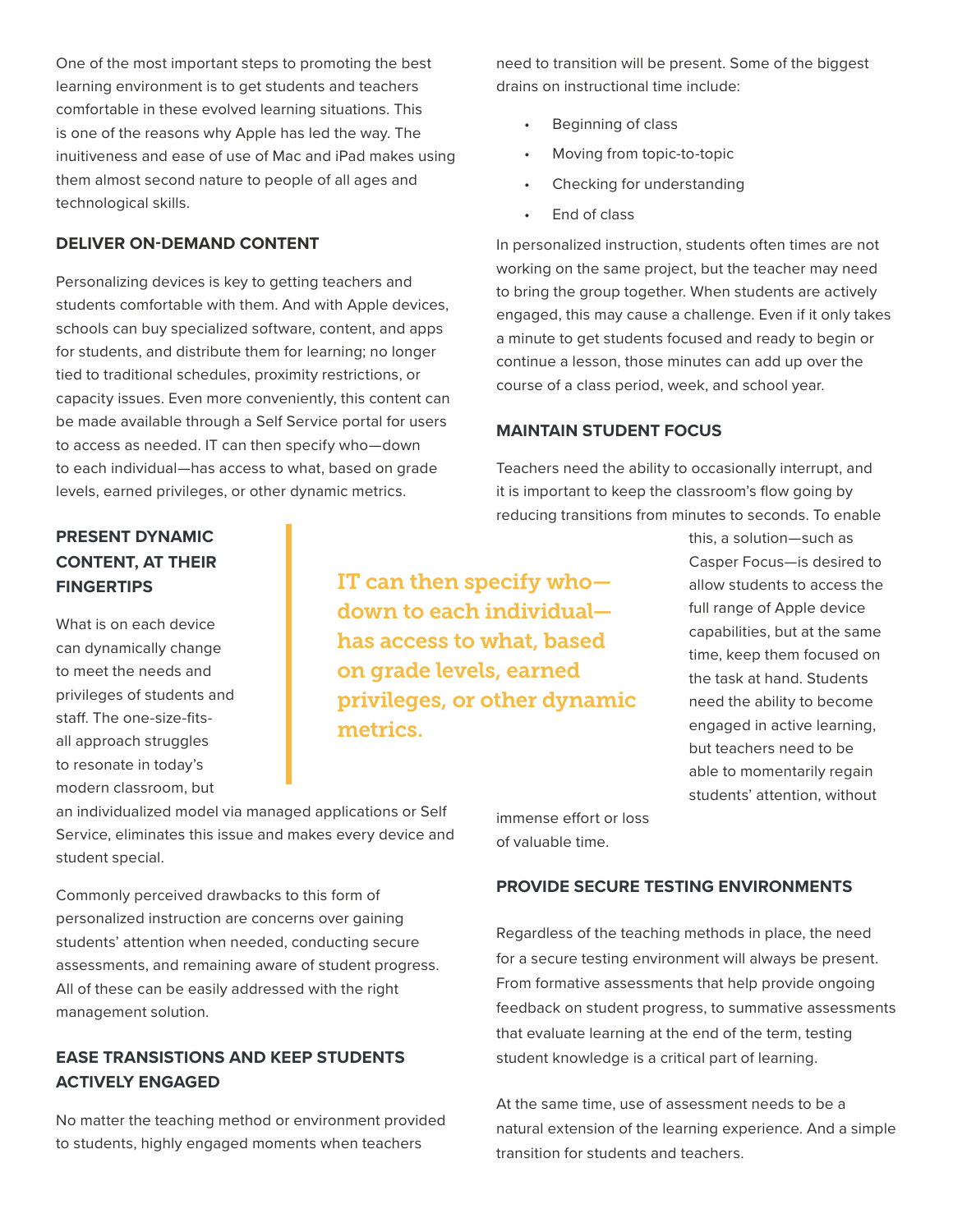#### **ASK THE RIGHT QUESTIONS**

To prepare students for summative assessments or highstakes exams, enhanced question types are essential. These types of formative assessment questions go beyond multiple choice and get students solving more thought-provoking questions. Experience with enhanced question types also help ensure assessment readiness on the part of the student. By allowing the teacher to construct the appropriate questions, they can have a better grasp on student understanding.

## **FURNISH FAMILIAR AND SECURE TESTING ENVIRONMENTS**

Providing the appropriate guidance throughout the course of the school year allows students to be comfortable and prepared for end-of-the-year exams, and in many states, Common Core State Standards (CCSS) exams. With the push to conduct these and other high-stakes exams online, it's imperative that these be conducted in a secure environment and adhere to all guidelines set by the state, including device and software requirements.

With the right hardware, software, and teaching platform in place, the same style of personalized instruction being used on a daily basis can be used for conducting exams. From secure Apple devices, the teacher can initiate the test — all from the classroom and on the device the students are familiar with.

### **ASSESS THE VALUE OF INVESTMENT**

Taking all this into consideration before making an investment is essential, especially with different programs, teaching styles, and learning environments being implemented on a daily basis. Knowing what is working and why is paramount to student success. One of the best ways to evaluate the benefits and progress is to look at the overall Value of Investment (VOI).

VOI, as opposed to Return on Investment (ROI), goes beyond the time and money saved and measures student achievement and staff retention of digital classroom skills.

One approach that consistently provides high VOI is choosing Apple devices and a management solution that helps continually improve learning and student participation, while still driving the student's ability to score well on comprehensive exams.

# **CHOOSE A SOLUTION DESIGNED FOR EDUCATION**

The Jamf Pro device management solution from JAMF Software provides the ability to adapt to any teaching strategy used with Apple devices. Mac and iPad devices are transformed into the ultimate teaching tools, with the help of the Jamf Pro.

To ensure students have the materials they need—and just what they need—a school's IT staff can use the intuitive Self Service feature of the Jamf Pro. This allows IT to place the appropriate apps and content into an Apple App Store-like environment where students can download school-approved materials when they need them, right onto their own device.

# **EXPERIENCE TEACHER MANAGEMENT OPTIONS FOR IPAD**

In the classroom, in order to transition from studentcentered to teacher-directed moments, teachers may need to focus students from one app or webpage to the next in order to maximize learning resources. While some teacher management options have been available for use on Mac, either in fixed lab settings or with laptops, there is now the need for a similar solution for use with iPad.

For times when students are highly engaged with their activities, the Jamf Pro is equipped with an education-centric app, Casper Focus, specifically designed for iPad management and put directly into the hands of the teacher. This app gives teachers a way to manage their classroom more efficiently and effectively by letting them decide what students can see and interact with on their iPad while class is in session.

Casper Focus creates the conditions for the teacher to allow individualized learning while providing the tools to bring back attention as needed. With just a couple of taps on the teacher's own iPad, they can zero students into a single app or Safari webpage. Since they are able to do this within the classroom—without IT assistance—they can shave minutes off transition times, and regain instruction time through improved classroom management.